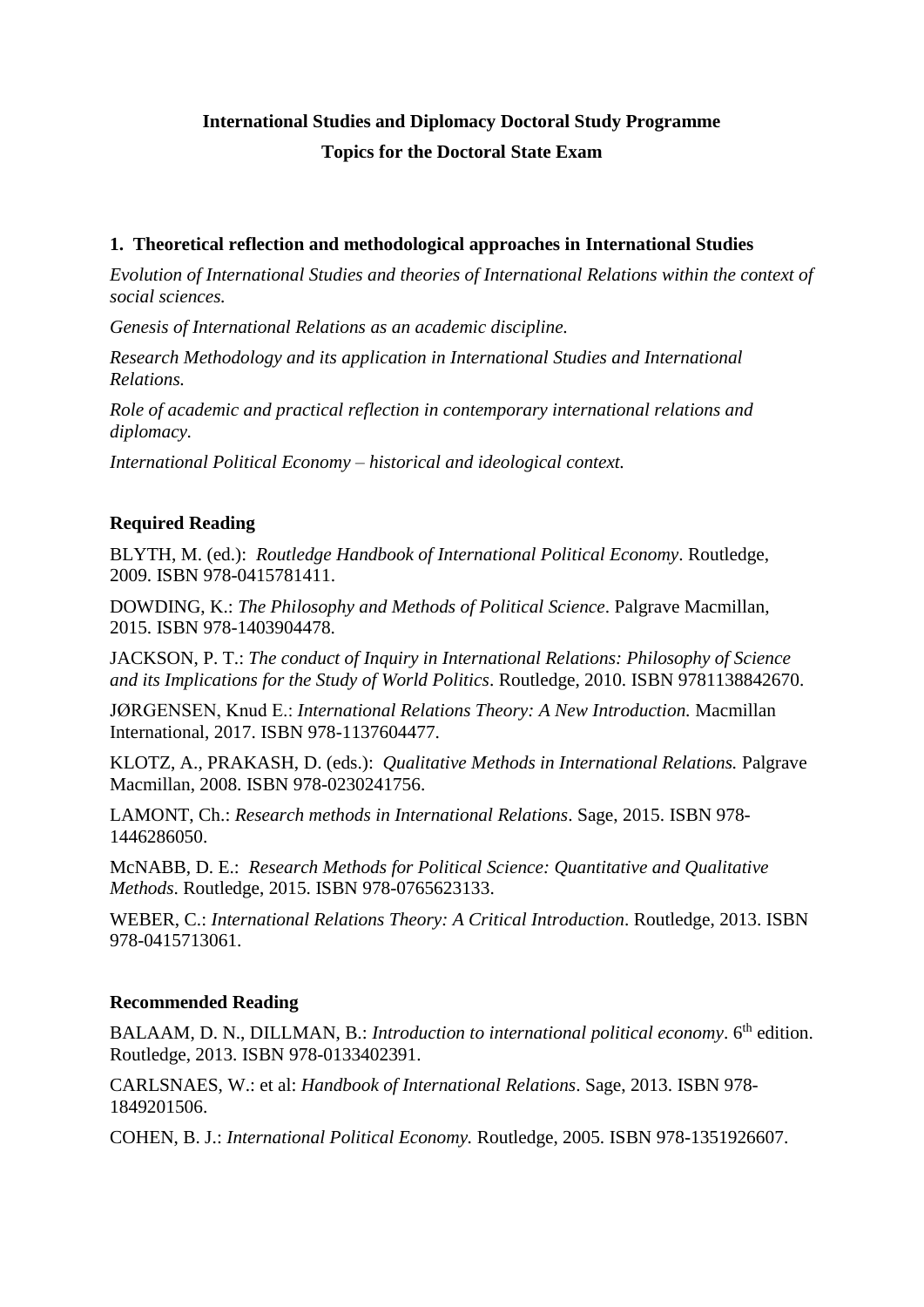DADDOW, O.: *International Relations Theory: The Essentials.* Sage, 2013. ISBN 9781446256244.

DUNNE, T., KURKI, M., SMITH, S.: *International Relations Theories: Discipline and Diversity.* Oxford University Press, 2013. ISBN 9780199696017.

OCHRANA, F.: *Methodology of Science*. Karolinum, 2012. ISBN: 978-8024619828.

PERRI 6, BELLAMY, Ch.: *Principles of Methodology: Research Design in Social Sciences.*  Sage, 2012. ISBN 978-0857024749.

## **2. Globalisation and global socio-cultural transformation**

*Globalisation processes and transformation of the system of international relations, new actors in the globalized international political environment.*

*Evolution of global governance.* 

*Systemic linkages between globalisation processes and global threats.* 

*Environmental dimension of globalisation – reflections in international politics.*

*Global socio-cultural change: Cultural and religious pluralism and its role in globalised international relations.* 

*Transformation of global communication and its consequences in international politics (globalisation of media, new media and social networks – impact on international politics, cyberspace and global threats).*

*Intercultural communication in diplomacy and negotiation at global and regional levels.*

## **Required Reading**

AXFORD, B.: *Theories of globalization*. Polity, 2013. ISBN 978-0745634746.

CAMILLERI J. A., FALK J.: *Worlds in Transition. Evolving Governance Across a Stressed Planet.* Edward Elgar, 2009. ISBN 978-1849800341.

MCGREW, A., HELD, D.: *Globalization Theory: Approaches and Controversies. Global transformations.* Willey, 2007. ISBN 978-0745632100.

SADRI, H. A., FLAMMIA, M.: *Intercultural Communication: A New Approach to International Relations and Global Challenges.* A&C Black, 2011. ISBN 978-1441103093.

WEISS, T. G., WILKINSON, R.: *International Organization and Global Governance*. Routledge, 2013. ISBN 978-1134452576.

### **Recommended Reading**

ARONSON, J. D., COWHEY, P. F.: *The Information and Communication Revolution and International Relations.* In: Denmark, R. A.: The International Studies Encyclopaedia. Vol 10: Willey Publishing, 2010. ISBN 978-1405152389.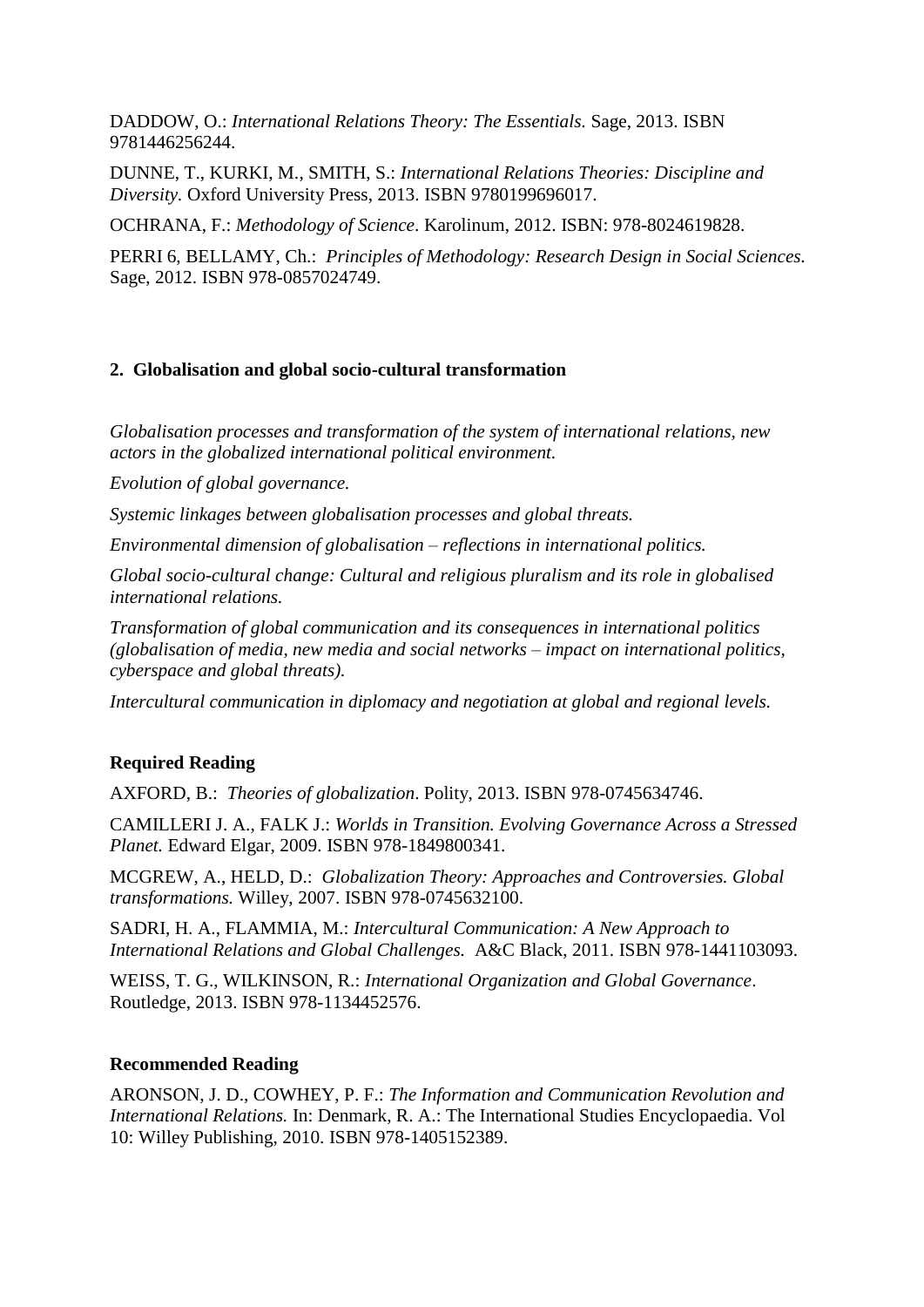BAYLIS J., SMITH S., OWENS P.: *The Globalization of World Politics: An Introduction to International Relations.* Oxford University Press, 2014. ISBN 978-0199656172.

BANCHOFF, T. (ed.): *Religious Pluralism, Globalization and World Politics.* Oxford University Press, 2008. ISBN 978-0199886623.

HARMAN, S., WILLIAMS, D.: *Governing the World: Cases in Global Governance.*  Routledge, 2013. 978-0415690409.

JÖNSSON C., TALLBERG J. (eds.): *Transnational Actors in Global Governance. Patterns, Explanations and Implications.* London: Palgrave Macmillan 2010. ISBN 978-0230239050.

MAY, C. *Global Corporations in Global Governance*. Routledge, 2015. 978-0415716031.

MOKSNES, H., MELIN, M. (eds.): *Global Civil Society: Shifting Powers in a Shifting World*. Uppsala Centre for Sustainable Development, 2012. ISBN 978-9197574181.

MUELLER, M. *Networks and States. The Global Politics of Internet Governance*. MIT Press, 2010. ISBN: 978-0262014595.

MURPHY C. N.: *The Last Two Centuries of Global Governance. Global Governance: A Review of Multilateralism and International Organizations.* Vol. 21, No. 2, April–June 2015, pp. 189–196. ISSN 1075-2846.

ROBERTSON R.: *Globalization: Culture and Identity.* Taylor & Francis, 2003. ISBN 978-0415236911.

WEISS, T. G., WILKINSON, R.: *Rethinking Global Governance? Complexity, Authority, Power, Change. International Studies Quarterly.* March 2014. Vol. 58, No. 1, pp. 207–215. ISSN 1468-2478.

#### **3. Actors and actorness in international politics**

*Plurality of actors – importance and implications for international relations.*

*Great powers in current international relations.*

*International relations and small states.*

*Conceptualisation and ideological foundations of Czech foreign policy.*

*Relation and links between domestic and foreign policy.*

#### **Required Reading**

BEASLEY, R. K., (ed.): *Foreign policy in comparative perspective: domestic and*  international influences on state behaviour. 2<sup>nd</sup> edition. Sage, 2013. ISBN 978-1608716968.

BRETHERTON, Ch., VOGLER, J.: *The European Union as a global actor*. 2nd edition. Routledge, 2006, chapter. 1. ISBN 0-415282454.

INGEBRITSEN, Ch, (ed.): *Small states in international relations*. University of Washington Press, 2006, chapter 3, 5–7. ISBN 978-0295985240.

LARRES, [Klaus –](https://www.routledge.com/products/search?author=Klaus%20Larres) WITTLINGER, Ruth (eds.): *Understanding Global Politics. Actors and Themes in International Affairs*, 1<sup>st</sup> edition. Routledge, 2019, chapter 5-16. ISBN 978-1138682269.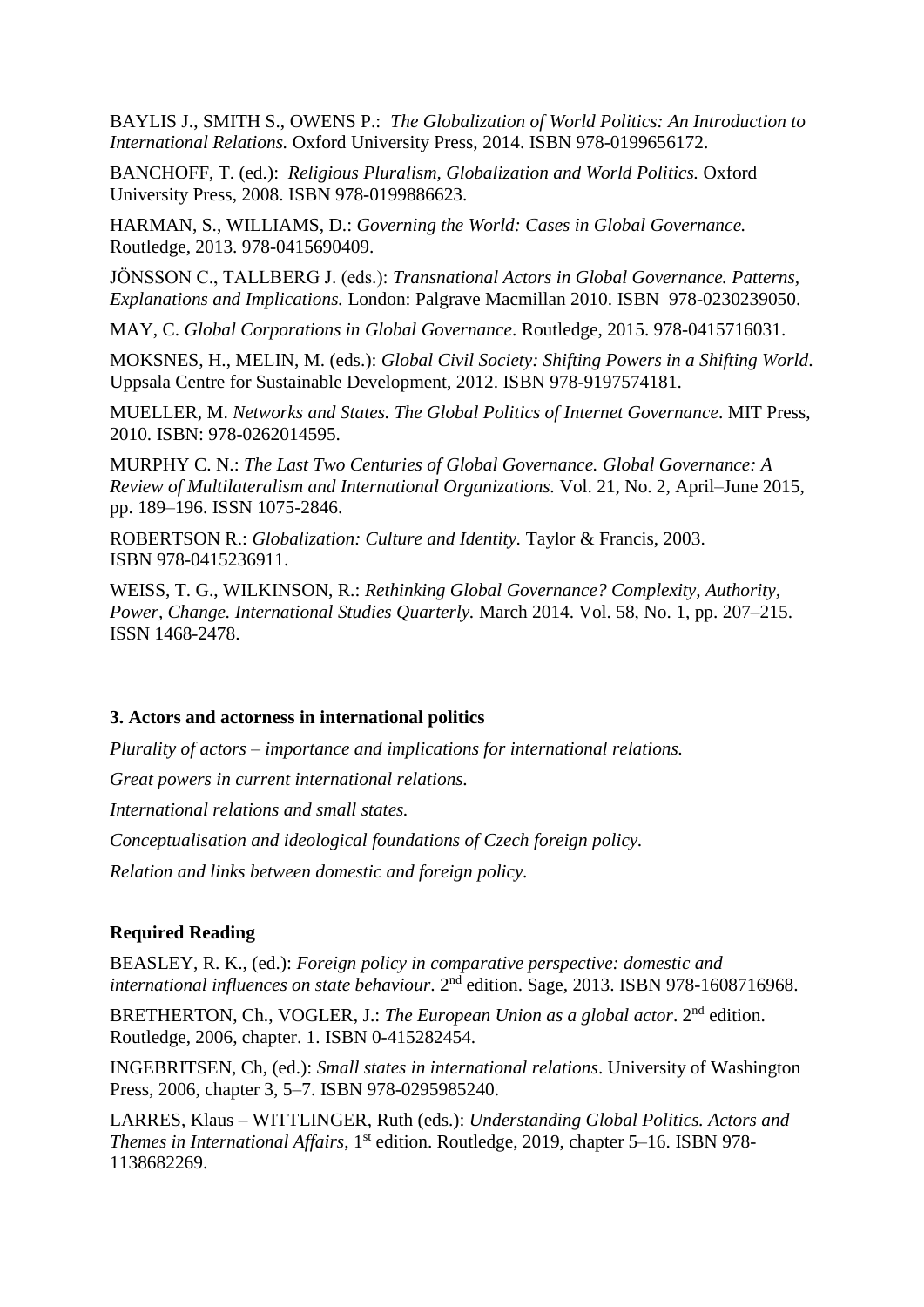MORIN, J.-F., PAGUIN, J.: Foreign Policy Analysis: A Toolbox. 1st edition. Palgrave Macmillan 2018. ISBN 978-3319610023.

NEACK, Laura: Studying Foreign Policy Comparatively: Cases and Analysis. 4<sup>th</sup> edition. Rowman & Littlefield Publishers (New Millennium Books in International Studies), 2019, chapter 1-7, 9. ISBN 978-1538109625.

SMITH, S., HADFIELD, A., DUNNE, T. (eds.).: *Foreign policy: theories, actors, cases.* 3<sup>rd</sup> edition. Oxford University Press, 2016, chapter 5, 7, 11. ISBN 978-0198708902.

## **Recommended Reading**

AVANT, D., FINNEMORE, M., SELL, S.: *Who Governs the Globe*. Cambridge University Press, 2010. ISBN: 978-0521198912.

COOPER, A., SHAW, T. M. (eds.).: *The diplomacies of small states: between vulnerability and resilience*. Palgrave Macmillan, 2009, chapter 1. ISBN 978-0230575493.

HARRIS, S.: *China's foreign policy*. Polity Press, 2014. ISBN 978-0745662466.

HASTEDT, G. P.: American foreign policy: past, present, and future. 10<sup>th</sup> edition. Rowman & Littlefield, 2015. ISBN 978-1442241619.

HEY, J. A. K. (ed.): *Small states in world politics: explaining foreign policy behaviour*: Lynne Rienner Publishers, 2003. ISBN 978-1555879209.

HUDSON, Valerie M.: *Foreign policy analysis: classic and contemporary theory*. Rowman & Littlefield Publishers, 2007, chapter 4–6. ISBN 978-0742516885.

KEOHANE, R. O., GOLDSTEIN, J. (eds.).: *Ideas and foreign policy: beliefs, institutions and political change*. Cornell University, 1993. ISBN 080148152X.

MARTENS, K. *NGOs and the United Nations: institutionalization, professionalization and adaptation*. Palgrave Macmillan, 2005. ISBN 978-403992843.

### **4. International system and international society**

*Structure and evolution of international system. Factors of international system transformation. Characteristics of contemporary international society. Power and military strength in contemporary international relations. International regimes and their impact in international relations. Norms in contemporary international relations.*

## **Required Reading**

BARNETT, M., FINNEMORE, M.: *Rules of the World. International Organisations in Global Politics.* Cornell University Press, 2004. ISBN 978-0801488230.

BUZAN, B., LITTLE, R.: *International Systems in World History. Remaking the Study of International Relations.* Oxford University Press, 2000. ISBN 978-0198780656.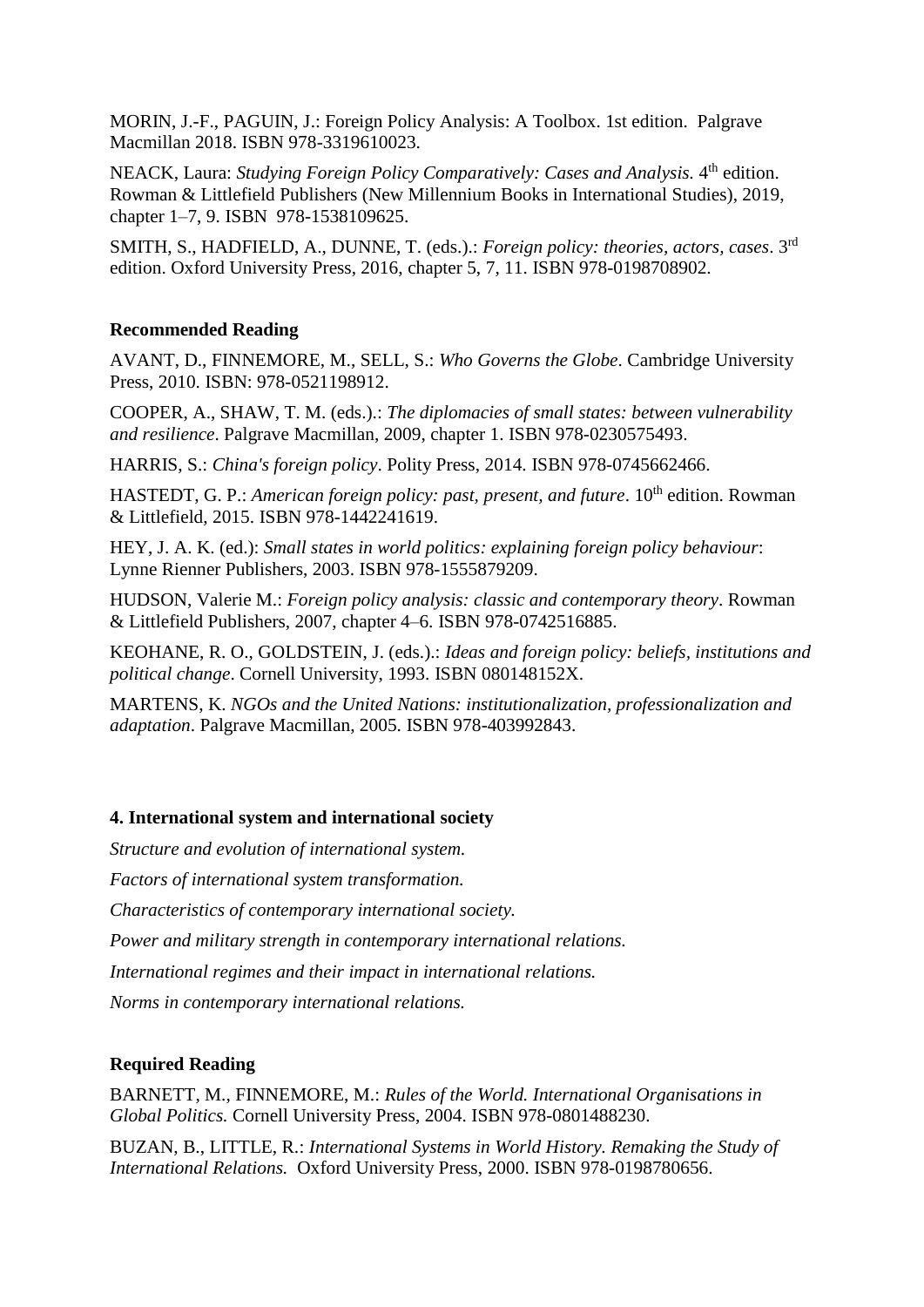CARLSNAES, W., RISSE, T., SIMMONS, B. A., (eds.): *Handbook of International Relations.* Sage 2012. chapter 3, 13. ISBN 978-0761963049.

D'ANIERI, P. *International Politics. Power and Purpose in Global Affairs*. 4<sup>th</sup> edition. Cengage Learning 2017. ISBN-10: 1305630084.

KEOHANE. R. O.: *Power and Interdependence in a Partially Globalized World*. Routledge 2002. ISBN 978-0415288187.

KISSINGER, H.: *World Order. Reflections on the Character of Nations and the Course of History.* Penguin Books, 2014. ISBN 978-0141979007.

### **Recommended Reading**

BALDWINN, D. A.: *Power and International relations. A conceptual Approach*. Princeton University Press 2016. ISBN 978-0691170381.

BUZAN, B.: *From International to World Society? English School Theory and the Social Structure of Globalisation.* Cambridge University Press, 2004, pp. 228–270. ISBN 978-0521541212.

HENDERSON, C. W.: *International Relations. Conflict and Cooperation at the Turn of the 21th Century.* McGraw Hill, 1998. pp. 309–349. ISBN 978-8073801090.

LAUREN, P. G. CRAIG, G. A., GEORGE, A. L.: *Force and Statecraft. Diplomatic*  Challenges of Our Time. 5<sup>th</sup> edition. Oxford University Press, 2013. ISBN 978-0195395464.

MORGENTHAU, H. J.: *Politics among Nations. The Struggle for Power and Peace.* Brief Edition. Revised by K. W. Thompson. McGraw-Hill, 1993. ISBN 978-0070433062.

WALLERSTEIN, I. M.: *Modern World System*. I-IV. University of California Press (1974, 1980, 1989, 2011/2011). ISBN (I) 978-0520267572; ISBN (II) 978-0520267586; ISBN (III) 978-0520267596, ISBN (IV) 978-0520267602.

WALLERSTEIN, I. (2004/2006) *World System Analysis. An Introduction.* Duke University Press. ISBN 978-822334422.).

WATSON, A.: *The Evolution of International Society. A comparative historical analysis*. Routledge, 1992/2009. ISBN 978-0415452106

WIGHT, M.: *Power Politics.* Royal institute of International Affairs, 1978/2004. ISBN 978- 0826461743.

### **5. Contemporary security issues**

*Conceptualisation of security in International Relations.*

*Crisis and conflict areas of contemporary world.*

*Terrorism in contemporary international relations.*

*War in contemporary international relations.*

*Increasing tension between NATO and Russian Federation.*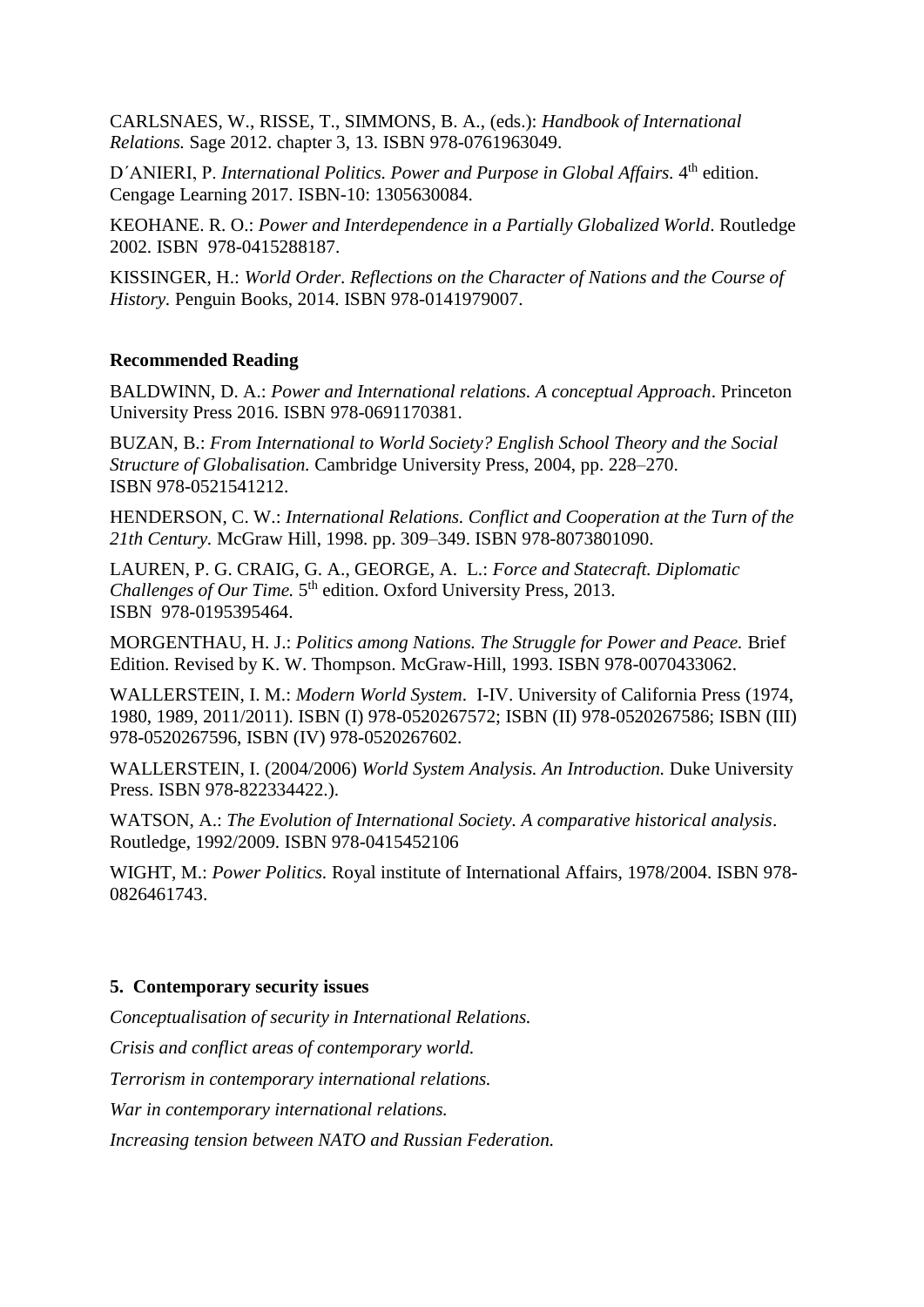## **Required Reading**

BUZAN, B., HANSEN, L.: *The Evolution of international security studies*. Cambridge University, 2009, s. 187–225. ISBN: 978-0521694223.

EICHLER, J.: *War, Peace and International Security. From Sarajevo to Crimea.* Palgrave Macmillan UK, 2017. ISBN 978-1137601490.

FREAR, T., – KEARNS, I.: *Defusing future crises in the shared neighbourhood: Can a clash between the West and Russia be prevented?* Policy Brief. March 2017. Online: https://www.europeanleadershipnetwork.org/.../170320-Defusing.

FRIEDMAN, G.: *Flashpoints: The Emerging Crisis in Europe.* Anchor, 2015, pp. 1–33, 251– 258. ISBN 978-0385536332.

FUKUYAMA, Francis: *Against Identity Politics. The New Tribalism and the Crisis of Democracy*. Foreign Affairs, [September/October 2018.](https://www.foreignaffairs.com/issues/2018/97/5)

IKENBERRY, G. John: *The Illusion of Geopolitics: The Enduring Power of the Liberal Order.* Foreign Affairs, May/June 2014.

MANDELBAUM, M.: *Is Major War Obsolete? Survival: Global Politics and Strategy*, Vol. *No.* 4, 1998, pp. 20–38. ISSN 0038-6338.

NYE, J.: *The Future of American Power. Foreign Affairs*, Vol. [November/December 2010](https://www.foreignaffairs.com/issues/2010/89/6)  [Issue,](https://www.foreignaffairs.com/issues/2010/89/6) pp. 2–12. ISSN 0015-7120.

O'HANLON, M: *Beyond NATO: a new security architecture for Eastern Europe.* Brookings institution, 2017. ISBN 978-80815732570.

SAROTTE, Mary Elise: *[A Broken Promise? What the West Really Told Moscow about NATO](http://scholar.google.com/scholar?oi=bibs&cluster=8626044309985790346&btnI=1&nossl=1&hl=en)  [Expansion.](http://scholar.google.com/scholar?oi=bibs&cluster=8626044309985790346&btnI=1&nossl=1&hl=en)* Foreign Affairs, 2014, pp. 90 – 97.

SOBEK, D.: *The Causes of War*. Polity, 2009, pp. 173–201. ISBN 978-0745641997.

Strategic Survey 2018 *[The Annual Assessment of Geopolitics](file:///C:/Users/stepankazemanova/Library/Containers/com.apple.mail/Data/Library/Mail%20Downloads/93E88F60-49EB-4F58-9FF9-6BBDF4BB28A2/%0dStrategic%20Survey%202018%20The%20Annual%20Assessment%20of%20Geopolitics%0dhttps:/www.iiss.org%20›%20publications%20›%20strategic-survey-2...%0d)*

*[https://www.iiss.org › publications › strategic-survey-2...](file:///C:/Users/stepankazemanova/Library/Containers/com.apple.mail/Data/Library/Mail%20Downloads/93E88F60-49EB-4F58-9FF9-6BBDF4BB28A2/%0dStrategic%20Survey%202018%20The%20Annual%20Assessment%20of%20Geopolitics%0dhttps:/www.iiss.org%20›%20publications%20›%20strategic-survey-2...%0d)*

VAN EVERA, S.: *[Causes of war: power and the roots of conflict](http://katalog.iir.cz:8080/Carmen/cs/detail/21733?st=SMART&d=236&q=van+evera&w=ALL&p=1&t=GOOGLE&s=relevance)***.** Ithaca: Cornell University**,** 1999.

### **Recommended reading**

CARTER, Ash. *A Strong and Balanced Approach to Russia. Survival: Global Politics and Strategy.* December 2016-January 2017, pp. 55–56.

FUKUYAMA, F.: *[America at the crossroads](http://katalog.iir.cz:8080/Carmen/cs/detail/38633?st=SMART&d=91&q=fukuyama&w=ALL&p=1&t=GOOGLE&s=relevance).* [Yale University,](http://katalog.iir.cz:8080/Carmen/cs/search-by-field?st=BY_FIELD&d=91&field=M_260b&value=Yale+University) 2006, pp. 1–77. ISBN 978-0300113994.

GORDON, P.: *Can the War on Terror Be Won? How to Fight the Right War*. Foreign Affairs, November / December 2007, pp. 53–66. ISSN 0015-7120.

HEYWOOD, A.: *Global Politics*: Palgrave Macmillan 2011. ISBN 978-1137349262.

[HOFFMANN](https://www.foreignaffairs.com/authors/stanley-hoffmann)*,* S.: *Clash of Globalizations.* Foreign Affairs*,* [July/August 2002 Issue,](https://www.foreignaffairs.com/issues/2002/81/4) pp. 104– 115. ISSN 0015-7120.

IKENBERRY, J.: *The Illusion of Geopolitics*. Foreign Affairs, May/June Issue, 2014, pp. 80– 90. ISSN 0015-7120.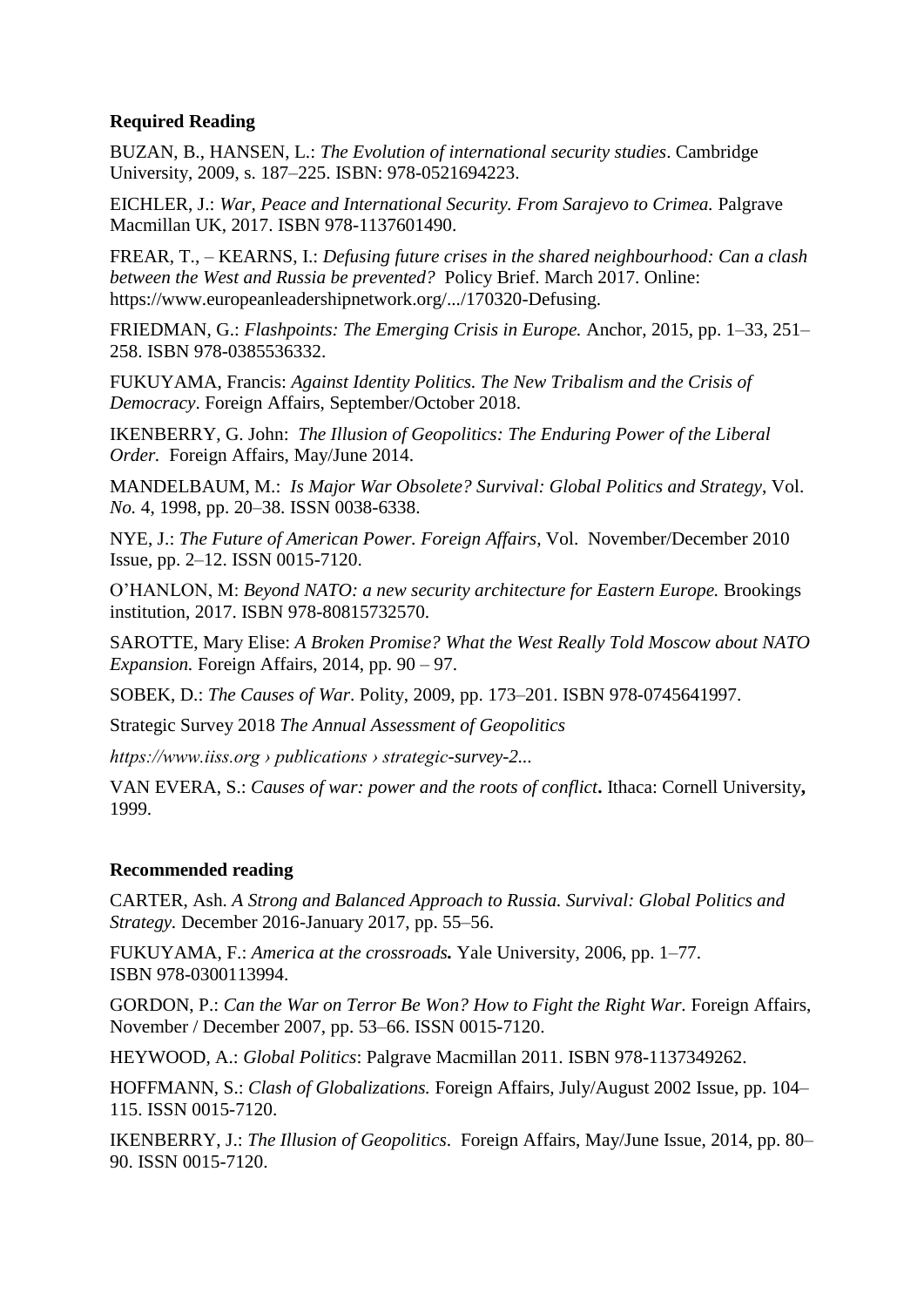KROENIG, Matthew. *Facing Reality: Getting NATO Ready for a New Cold War.* [Survival:](http://www.iiss.org/en/publications/survival/sections/2015-1e95/survival--global-politics-and-strategy-february-march-2015-4c22)  [Global Politics and Strategy. Vol. 57\(1\) February–March 2015, 49-70.](http://www.iiss.org/en/publications/survival/sections/2015-1e95/survival--global-politics-and-strategy-february-march-2015-4c22) 

MCFAUL, M., SESTANOVICH, S., MEARSHEIMER, J.: *Faulty Powers*. Foreign Affairs, November/December 2015. ISSN 0015-7120.

MEARSHEIMER, J.: *Why the Ukraine Crisis Is the West's Fault.* Foreign Affairs, September/October 2014, pp. 1–12.

MUNGO, M.: *Sevastopol's Wars. Crimea from Potemkin to Putin*. Osprey Publishing, 2017. ISBN: 9781472807946.

RICHMOND, O. P.: *Peace in International Relations*. London: Routledge, 2008, ISBN 978-0415394208.

SLAUGHTER, A. M.: *Wilsonianism in the Twenty-First Century.* In: The Crisis of American Foreign Policy. Princeton: Princeton University, 2009, pp. 89–117. ISBN: 978-0691150048.

### **6. Phenomenon of integration in contemporary international relations**

*Role and importance of Europe in international relations. European integration: theoretical and conceptual discussion. Integration and disintegration processes in non-European regions.*

### **Required reading**

BÖRZEL, T., GOLTERMANN, L., LOHAUS, M., STRIEBINGER, K.: *Roads to Regionalism: Genesis, Design, and Effects of Regional Organizations.* Ashgate, 2013. ISBN 978-1409476801.

BRETHERTON, Ch., VOGLER, J.: *The European Union as a global actor*. 2nd edition. Routledge, 2006, chapter 2–8. ISBN 978-0415282454.

CHECKEL, J. T., KATZENSTEIN, P. J.: *European Identity*. Cambridge University Press, 2009. ISBN 978-0521709538.

CINI, M., PÉREZ-SOLÓRZANO BORRAGÁN, N. (eds.): *European Union Politics.* Oxford University Press. 2010. ISBN 978-0199548637.

COOLEY, A., SPRUYT, H.: *Contracting States. Sovereign Transfers in International Relations*. Princeton University Press, 2009. ISBN: 978-0691137247.

### **Recommended Reading**

DOSENRODE, S.: *Limits to Regional Integration*. Routledge 2016. ISBN 978-13171049.

HIX, S., HOYLAND, B.: *The political system of the European Union*. Palgrave Macmillan, 2011. ISBN 978-0230249813.

HIX, S.: *What Is Wrong With the EU and How to Fix It*. Polity Press, 2008. ISBN 978- 0745642055.

MILLER, B.: *States, nations and the great powers: the sources of regional war and peace*. Cambridge University Press, 2007. ISBN 978-0521691611.